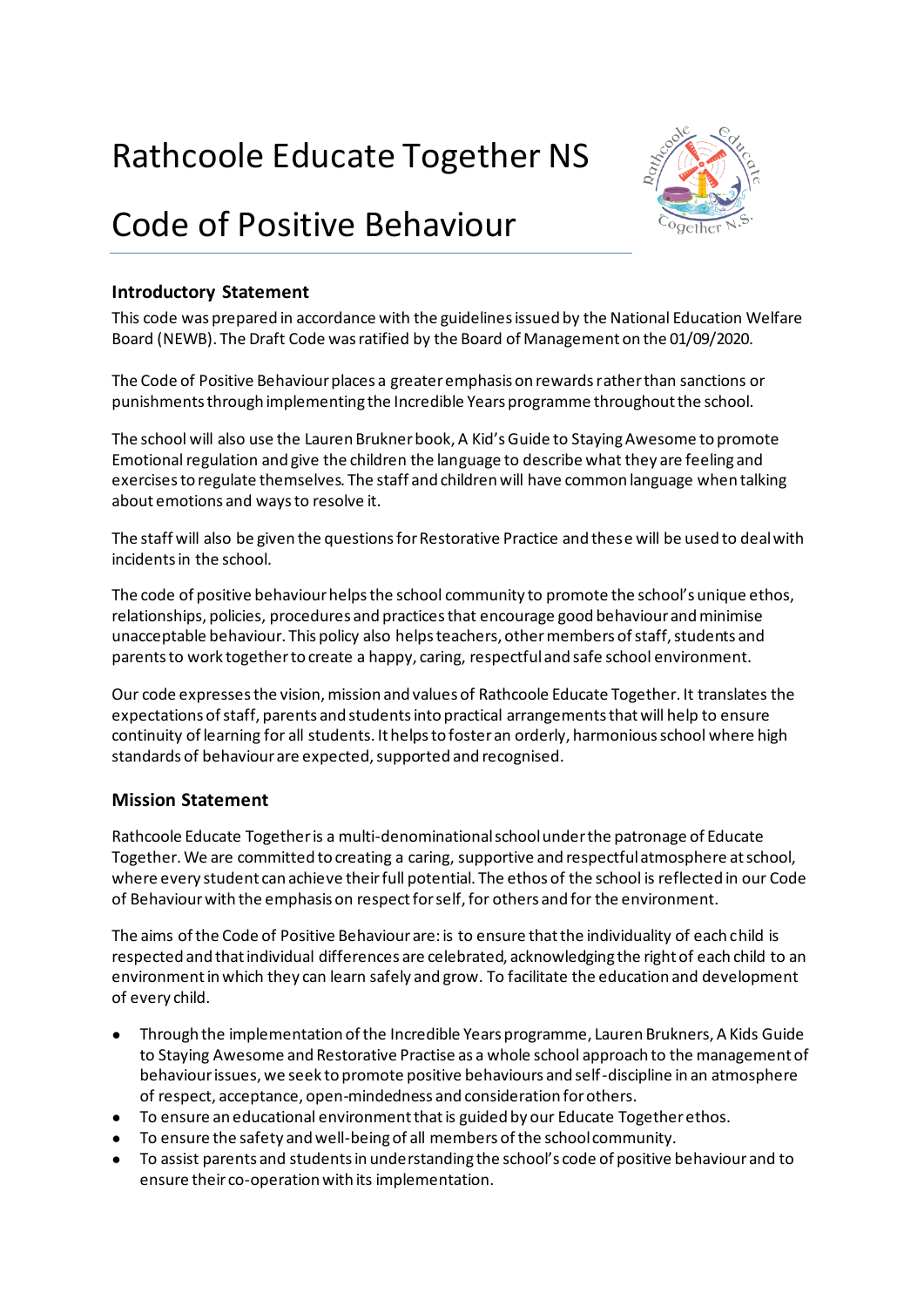● To ensure that the system of rules, rewards, and sanctions are implemented in a fair and consistent manner throughout the school.

The entire school community has a part to play in contributing to this environment.

# **Roles and Responsibilities**

The responsibility for the implementation of this policy rests with the partners in education i.e. the Board of Management, principal and teaching staff, students and the parents/guardians of the students at Rathcoole Educate Together.

The school's standards of behaviour describe the behaviour expected of all members of the school community, staff and students, parents/guardians and visitors. These values are put into practice through simple, clear and consistent school rules and routines which are built on:

- respect for yourself
- respect for others
- respect for your school

## **Responsibilities of Board of Management**

- Provide a comfortable, safe environment.
- Ratify the code of behaviour
- Support the Principal and staff in implementing the code.

## **Responsibilities of Principal**

- Promote a positive climate in the school.
- Ensure that the code of behaviour is implemented in a fair and consistent manner and arrange for review of the Code, as required.

## **Responsibilities of Teachers**

- Support and implement the school's code of behaviour.
- Create a safe working environment for each student and affirm good work.
- Be courteous, consistent and fair.
- Deal appropriately with misbehaviour.
- Keep a record of instances of serious misbehaviour or repeated instances of misbehaviour.
- Provide support for colleagues.
- Communicate with parents when necessary and provide reports on matters of mutual concern.

## **Responsibilities of Parents/Guardians**

Schools need the support of parents with regard to good behaviour and discipline. Parents can help their children in the following ways:

- Parents should provide their children with positive models of behaviour.
- Children need boundaries and rules about behaviour. Talk to your child about school rules. They help make the school a safe place where everyone can learn and nobody feels left out or threatened.
- Be interested in, support and encourage your child's school work.
- Cooperate with teachers in instances where your child's behaviour is causing difficulties for others.
- Answer any phone calls from school promptly.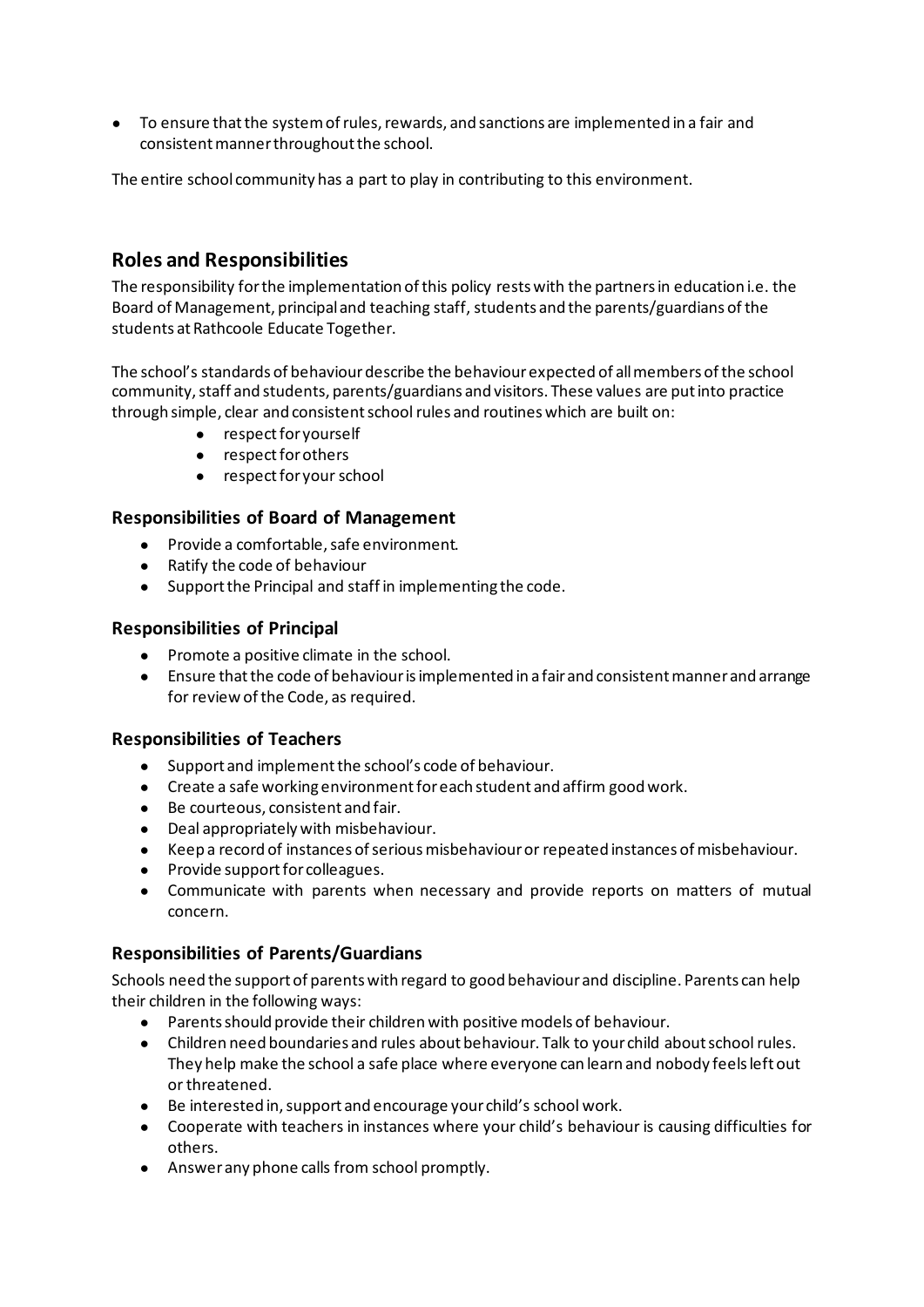- Ensure that there is always someone available to collect child from school promptly at school's request.
- Attend meetings at the school as requested.
- Check your child has all their needs for class i.e. books, copies pens, pencils, rubber, ruler, etc.
- Share information with the school in relation to any problems which may affect child's progress / behaviour.
- Behave in a respectful manner to all members of the school community.
- Ensure that your child attends school regularly and on time.
- Children are supervised in the mornings from 8.30am. It is parents'/guardians' responsibility to ensure their child is supervised if on site before that time.
- Children must be collected promptly at 1.10/2.10pm. For our Infant classes, an adult must collect the child from the school door. For health and safety reasons, from 1st-6th class, the children must remain in the school yard, supervised, until a parent/guardian arrives to collect them. At 2.15pm, any uncollected children will be brought back into the school building and must be signed out from there by an adult. The only exception to this will be if a parent/guardian submits a written request to allow their child/children to leave the school and walk home independently. In this case, the school accepts no liability for supervision of the child once they leave the school grounds.
- Inform the school if an unknown adult will be collected their child.
- Ensure the school has up to date contact information for parents/guardians.

## **Responsibilities of Students**

The school has three core **School Rules.**

- 1. Be respectful.
- 2. Be ready.
- 3. Be the best you can be.

These rules are brought to the attention of the children through the class teachers on a regular basis Behaviour that does not conform to one or more of these rules can be considered unacceptable. For each rule we have certain expectations, and these are explained and taught to all students. The success of the school's code of behaviour depends on consistency in the implementation of these rules. This will be achieved as follows:

- Teaching of the School Rules
- Modelling the standards
- Rewards and Incentives for keeping the rules
- Prevention Strategies
- Sanctions for Breaking the Rules

## **Promotion of the School Rules**

All students are taught the School Rules when they start school through the Jenny Mosely programme and they are revised consistently throughout their remaining years in the school. Parents are encouraged and expected to talk to their children about the rules and to encourage their children to keep them.

Individual rules will be highlighted at regular periods at assembly for special attention.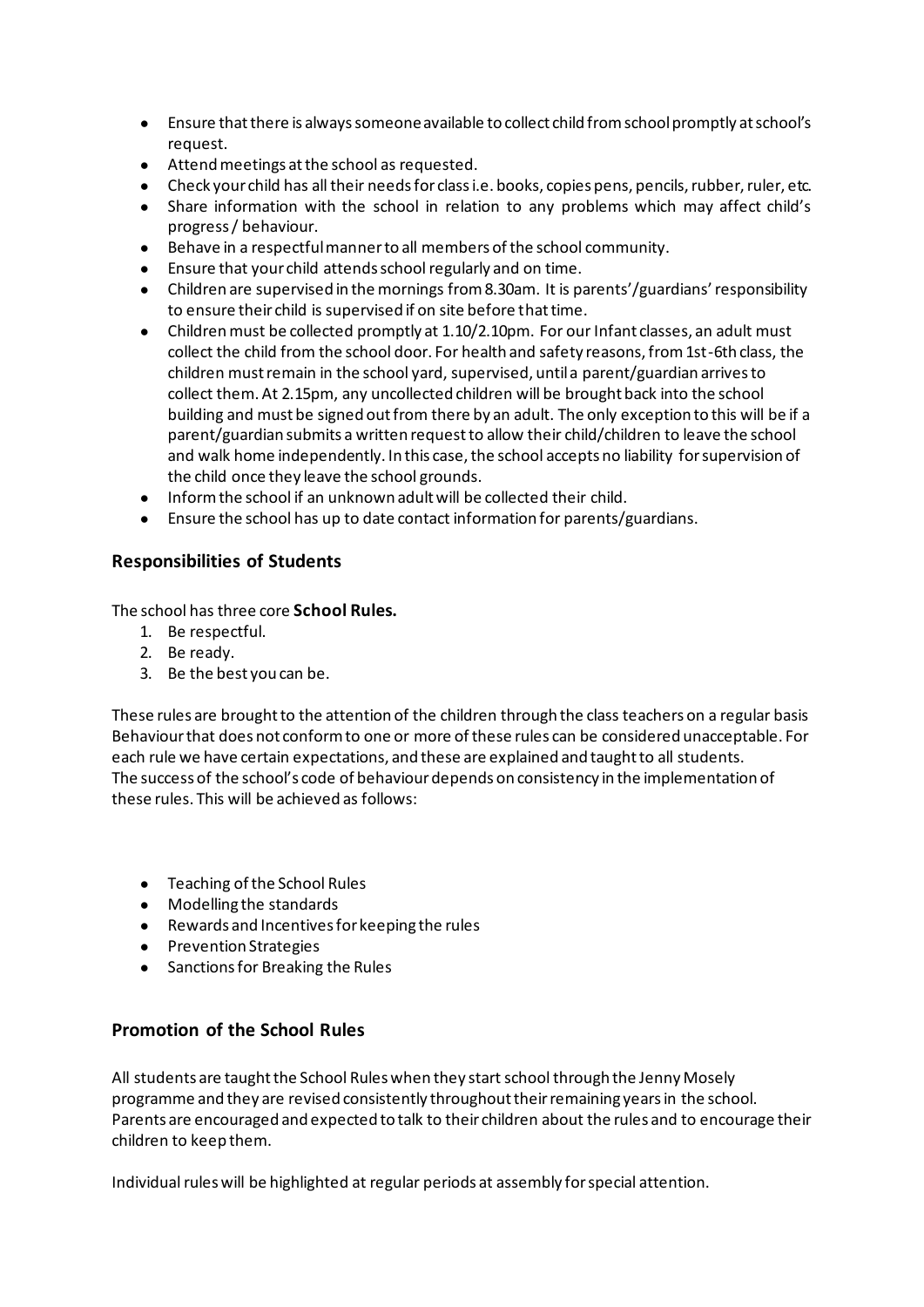The School Rules are promoted through the entire school community as follows:

## ● **Noticeboards**

The School Rules are displayed prominently in each classroom and on notice boards throughout the school.

## ● **Assembly**

Assembly takes place weekly. It forms a valuable role in our whole school approach to developing self-esteem, promoting positive behaviour and effective discipline. Good work and achievements are highlighted, celebrated and rewarded. The school rules are emphasised and explained. Specific

#### school

routines for the classroom and yard are emphasised and explained.

## ● **Newsletters to Parents**

A newsletter is sent to home on a monthly basis to inform parents of events taking place in the school.

The school rules will be highlighted in the Newsletter and parents encouraged to reinforce these with

their children.

## ● **Parent Information Booklet**

All Parents / Guardians are provided with a copy of the school's code of behaviour before enrolment as required by Section 23(4) of the Education (welfare) Act 2000.

Parents/Guardians must sign the code of behaviour, acknowledging it is acceptable to them and that they will make all reasonable efforts to ensure compliance with the code by the child.

## **Promoting good behaviour**

Promoting good behaviour is the main goal of our code of behaviour. Rathcoole Educate Together uses the ideas of Restorative Practise and Incredible Years to promote a positive behaviour management approach. Staff members are made aware of the Positive Behaviour Policy, the Incredible Years Programme and Restorative Practise. Training in these areas will be made available where appropriate and when available. Teachers will endeavour to match the curriculum to the abilities, aptitudes and needs of each individual child thus maximising engagement and promoting positive behaviour.

These are used to acknowledge and affirm good behaviour and good work and can consist of:

## **Individual Rewards:**

- Envelopes at assembly for core values
- Incredible Years Certificates
- Homework pass
- Pen licence
- Positive Calls/emails home

## **Whole Class Rewards**

● Golden time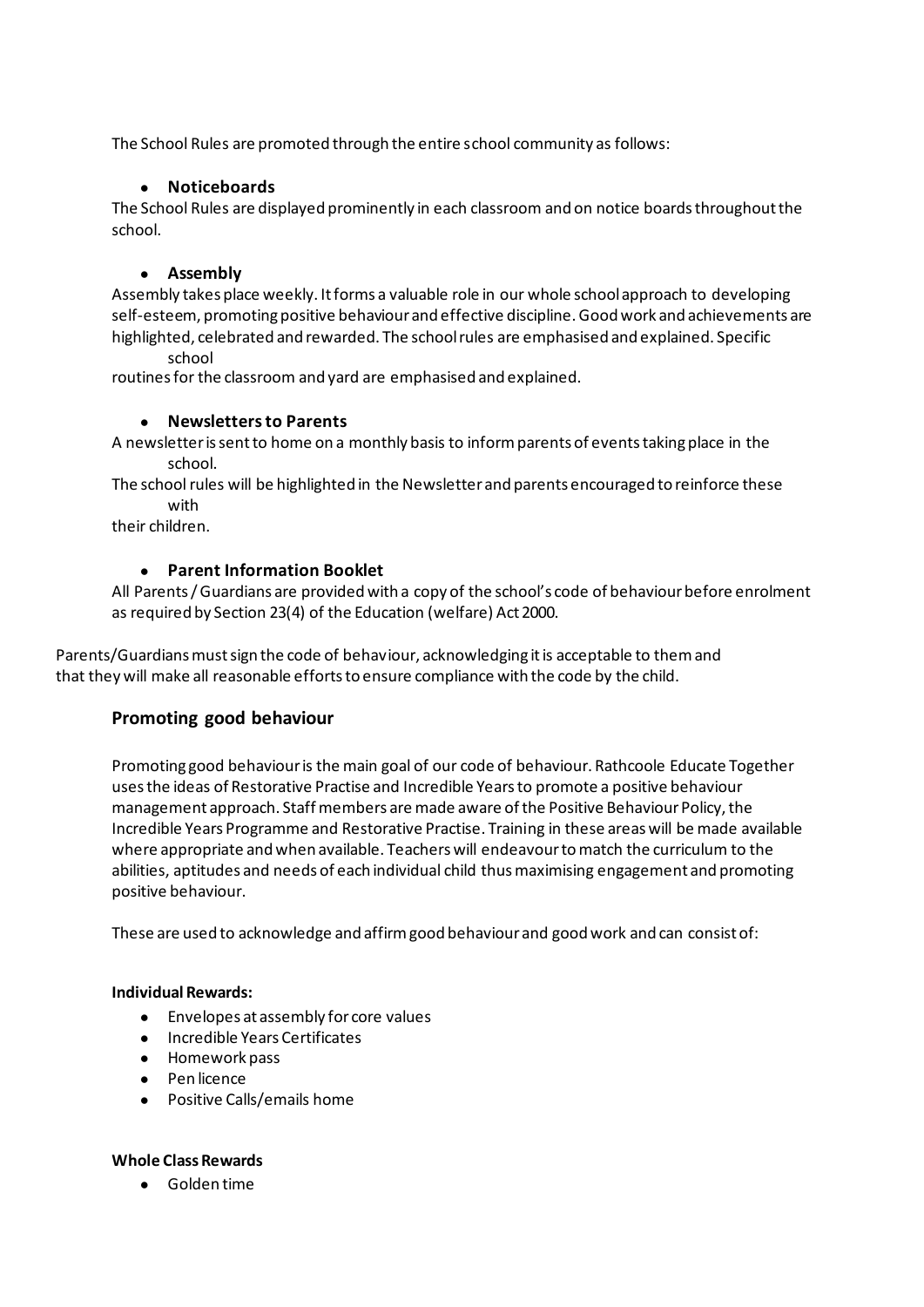● Homework off

## **Whole School Rewards**

- Golden Time or extra yard time for Best Yard Behaviour
- Recognition Boards

## **Prevention Strategies**

The most effective methodology in attempting to manage challenging behaviour is to prevent it occurring in the first place. Positive reinforcement of good behaviour leads to better self-discipline and we place a greater emphasis on rewards and incentives than on sanctions. The school's SPHE curriculum and the Learn Together programme is used to support the code of behaviour. It aims to help our children develop communication skills, appropriate ways of interacting and behaving, and conflict resolution skills. It also aims to foster self-esteem and to help children accommodate differences and develop citizenship.

Prevention strategies used in the school may include:

- Restorative Practice
- Circle time
- Organised activities at break time
- Carrying out useful tasks
- Helping in the school garden
- Sensory Breaks/Movement Breaks
- Lunchtime Indoor Activity Groups
- Care Team
- Use of individual behaviour systems
- School Support Plans and SET support

## **Additional Supports**

Children with special needs may require assistance in understanding and respecting certain rules. Additional inputs and interventions may also be required to help some students manage their behaviour and to prevent them failing educationally. Such interventions could include

- Referral to another teacher or adult who can work with the student
- Individual Behaviour Support Systems may be devised in consultation with parents, class teacher, SET staff, , SNA, and outside agencies. Professional assessments where available may inform and shape the plan.

## **Specialised Supports**

A small minority of students may exhibit particularly challenging behaviour. The school, in cooperation with the student's parents will seek to avail of any local services that may assist in responding to the needs of the student. These services could include the National Educational Psychological Services (NEPS), CAMHS, relevant professional counselling services, etc.

# **Sanctions for Misbehaviour**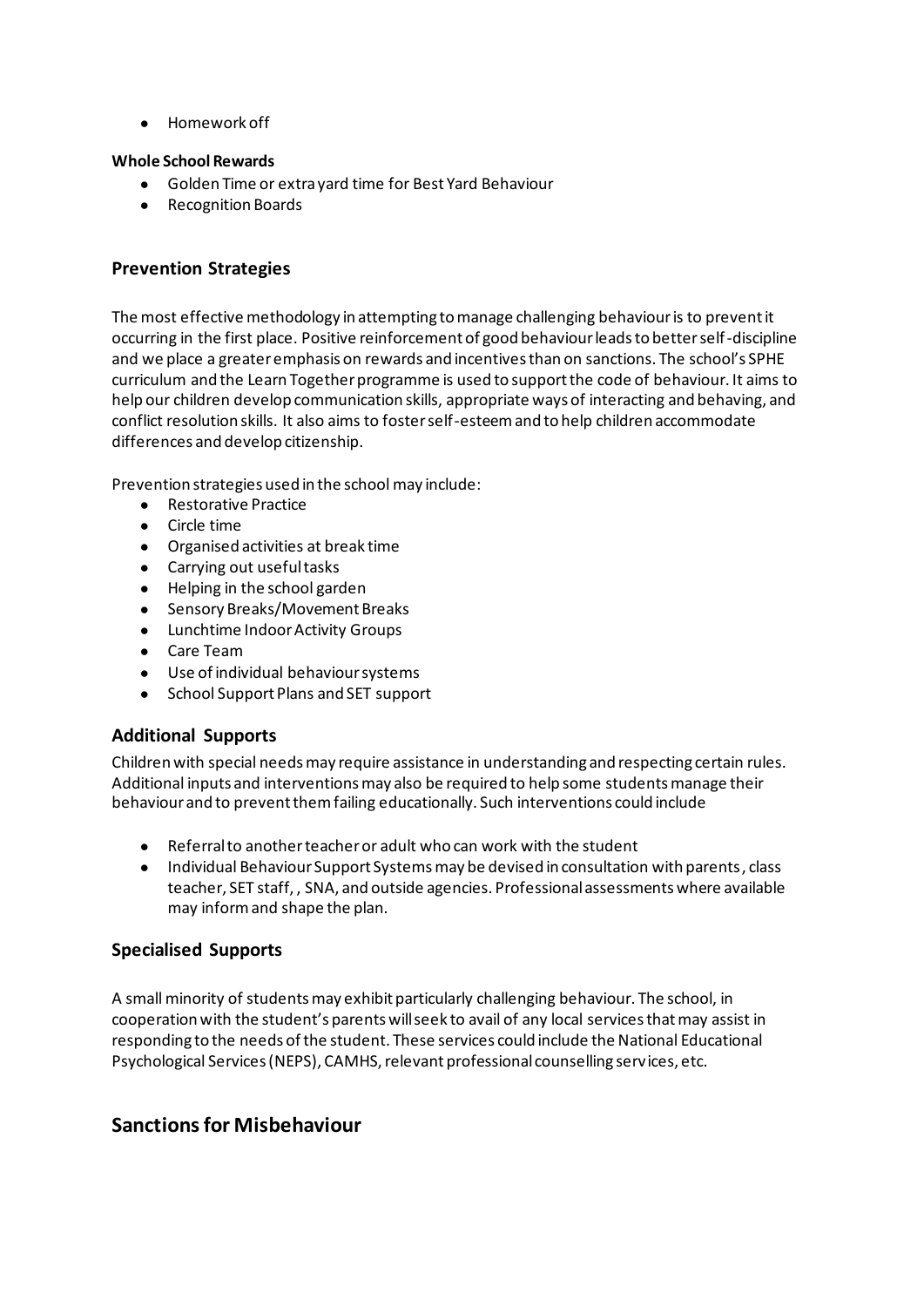The school strives to solve issues at the lowest level possible. Teachers encourage, support and show students how they may be able to resolve issues themselves. Most issues will be resolved at this point. Where sanctions are imposed they will be graded and reflect the seriousness of the behaviour. *(See Appendix B for examples of behaviours)*

## **Dealing with Minor Issues**

Where issues occur the class teacher may employ any of a number of strategies to respond to, or divert children's inappropriate behaviour in order to prevent it escalating into something more disruptive to learning and more difficult to manage. These strategies may include:

- Gesture / Look / Whisper.
- Tactical ignoring.
- Carrying out a useful task in the school.
- Catch students being good.
- Rule reminder.
- Teaching rule to class or class recitation of the rule.
- Expressing disappointment or disapproval, or using humour.
- Change of place.

## **Dealing with more Serious Issues**

Disruptive behaviours waste teaching and learning time and impinge on the good order and discipline in the school. When behaviour issues arise that require a sanction either because of the level of disruption, upset or hurt caused, or the persistence of the disruption the following sanctions will be used in a graded system to show disapproval and to discourage such unacceptable behaviour. Deputy Principal/Principal may be involved in investigating incidents as necessary.

## **Warning/Sanction Procedure**

The school operates a yellow and red card warning system.

- Yellow cards are given for serious / disruptive misbehaviours.
- Red cards are given for very serious misbehaviour.
- Parents are informed of any yellow/red cards given.
- Yellow or red cards may be given for a single incident of misbehaviour.
- 1. **Verbal Warning**  the teacher will indicate the behaviour and the rule broken. They will discuss how the child can successful change that behaviour.

## 1. **Warning 1 - Blue Card**

5 Minutes Cool Down time in the class/yard Cool Down Area.

## 1. **Warning 2 - Purple Card**

Student sent to another class with work. Student in another class until teacher feels student is ready to try and improve behaviour.

## 1. **Warning 3 - Yellow Card**

Student required to complete a Reflection sheet. Teacher to inform the parents via note home or face to face discussion at home time. Where a student receives 2 yellow cards in a 5 day period, the teacher will make contact home by phone or by face to face meeting.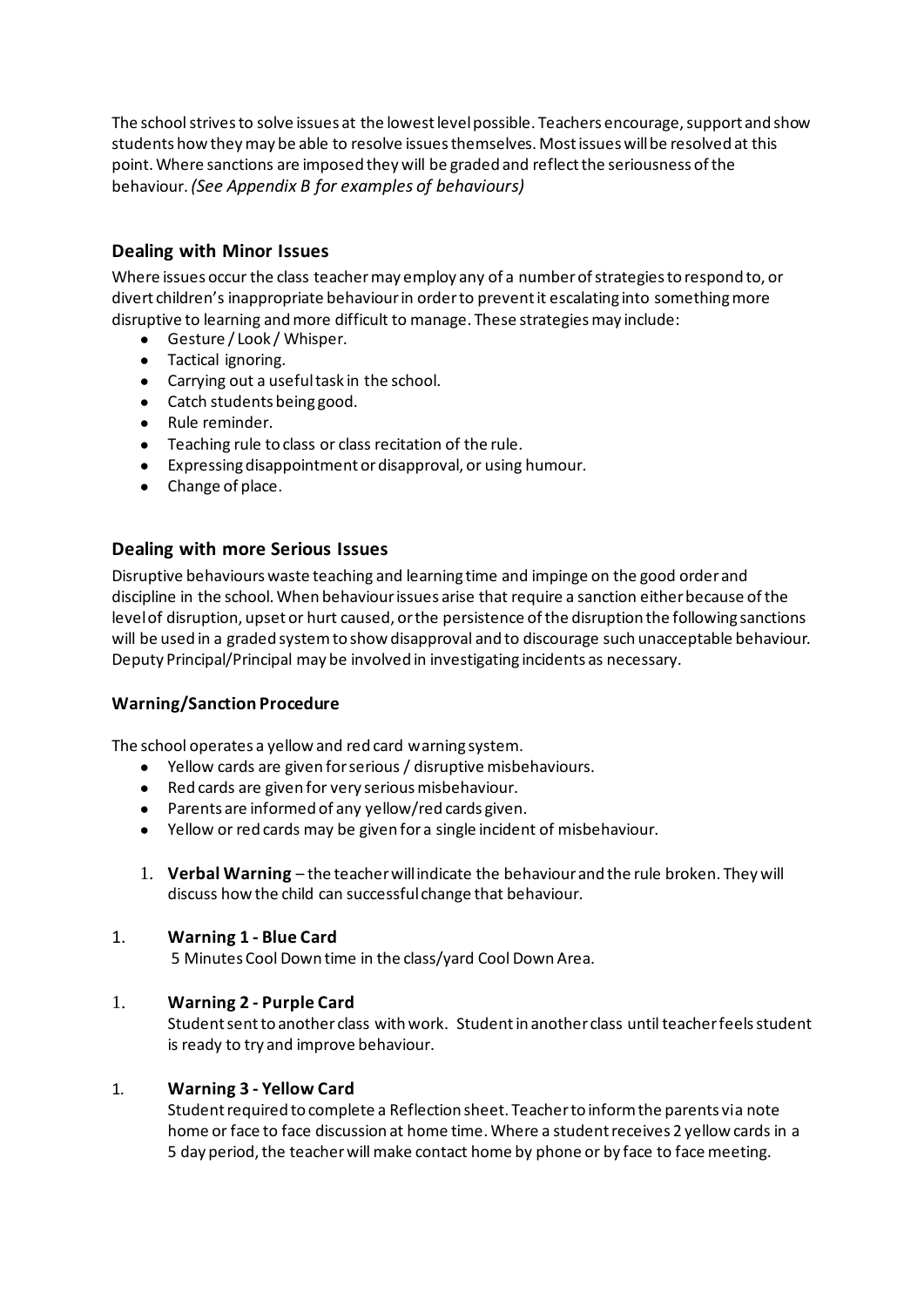Yellow cards may be given for persistent minor misbehaviour or a single incident of a serious misbehaviour ( see yellow card list below).

## 1. **Red Card**

a. **Immediate Red Card-** Single incident of severe misbehaviour (see red card list below). This is an immediate suspension as outlined in the suspension list in appendix C.

b. **Warning 4- Persistent Insubordination**. If a student, after receiving a yellow card, continues to misbehave, they will be given a red card and an immediate 1 day suspension.

c. **Cumulative Yellow Cards**- Where a student gets 3 yellow cards in any 5 day period the student is sent to the deputy principal / principal and gets a red card. Parents are contacted and a meeting held with Principal/Deputy Principal and class teacher if necessary. Behaviour contract is drawn up. Loss of privilege (not a curricular area). **While one immediate red card may lead to suspension, a number of red cards in a period of time will lead to suspension.**

## 1. **Suspension- See Appendix C, Procedures for Suspension**

## 1. **Expulsion- See Appendix D, Procedures for Expulsion**

## **IMMEDIATE YELLOW CARDS GIVEN FOR:**

- Defiance, refusal to do as asked by any member of Staff.
- Bad/Abusive language or gestures directed at another student.
- Throwing an object.
- Writing/Graffiti on school property.
- Spitting at someone.
- Threatening someone.
- Hurting someone.

#### **IMMEDIATE RED CARDS GIVEN FOR**

- Leaving school grounds without permission.
- Physical violence to another person.
- Involvement in a fight.
- Deliberate damage/destruction of school property.
- Use of obscene/abusive language to a member of staff.
- Racist remarks.

#### **Yard**

For repeated serious misbehaviour on the yard arrangements may be made for the student. These may only be used in extreme circumstances.

- not to go to yard at break time.
- go home for break time.

## **School Trips and Outings**

Student's behaviour on tours will comply with the standard set down in the school's code of behaviour. Where it is felt that a child's conduct would pose a safety risk or inhibit the educational benefit for self or others, the school management reserves the right to refuse the child permission to travel on school trips / tours / outings. Parents will be advised of this in advance.

## **When the code of behaviour applies**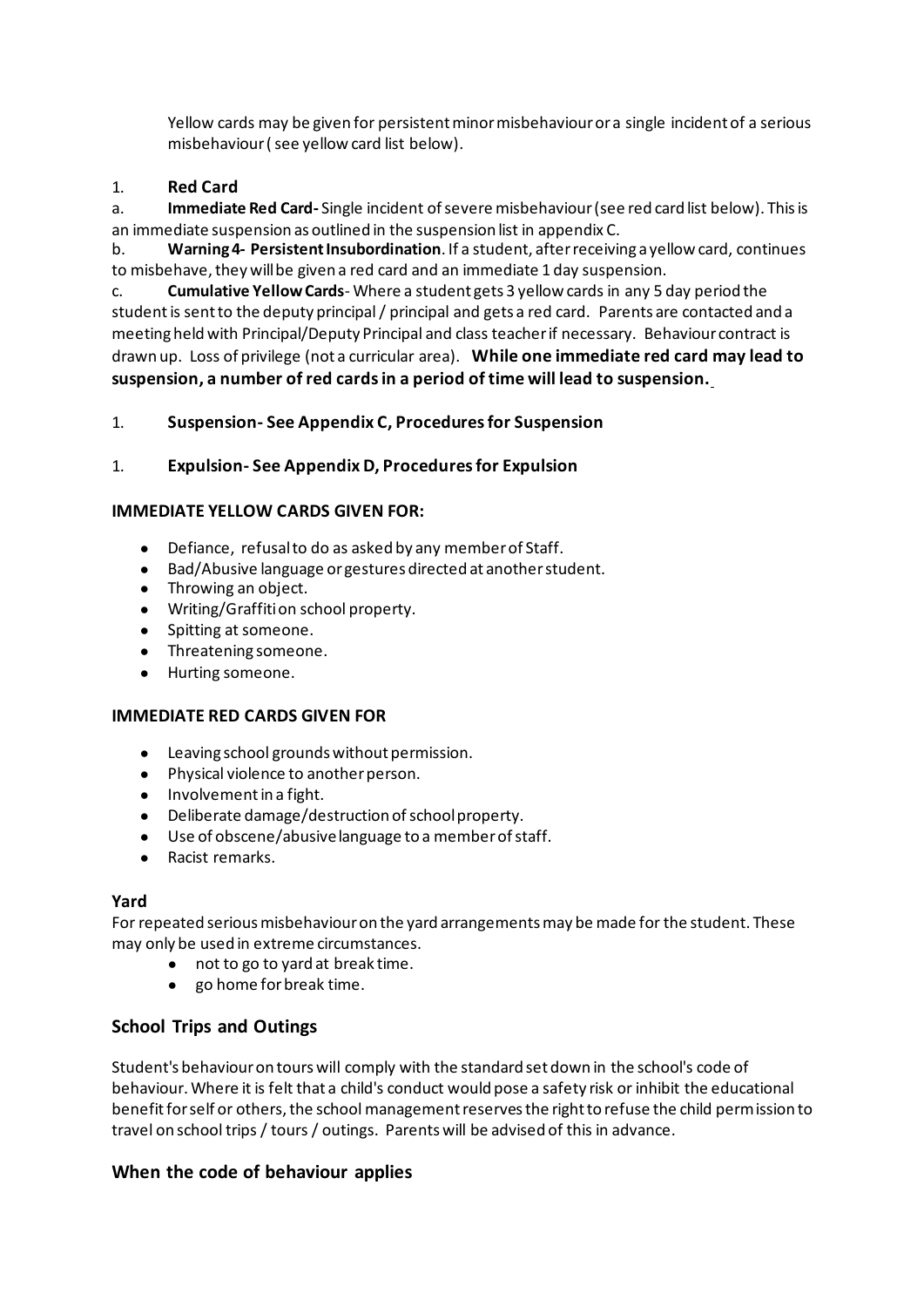The school's code of behaviour applies during school hours, at all extra-curricular classes or events, at swimming classes, at all fund-raising and social events organized by the school, on school tours, and at all events organised by, on behalf of, or in the name of Rathcoole Educate Together whether during school hours or outside of school hours.

The Board of Management reserves the right to investigate matters which occur outside of the school premises at any time if it impacts upon the school community or reputation.

## **Bullying**

In dealing with incidences of bullying behaviour, teachers have regard to the school's Anti-Bullying Policy and are drawn up in accordance with Anti Bullying Procedures for Primary Schools (2013).

# **Absences / Communication**

The Education (Welfare) Act, 2000, Section 18, requires parents to notify the Principal of a school of the reasons for a child's absence. In compliance with these sections, the following procedures apply. For absences of students from school parents will send a note upon the return of the child to school outlining the reason(s) for absence.

The Education (Welfare) Act 2000, Section 21(4) requires a School Principal to inform an Educational Welfare Officer in writing if the aggregate number of school days on which a student is absent from school during a school year is 20 days or more. Additionally, Section 21(4) authorises the School Principal to notify an Educational Welfare Officer if, in the opinion of the Principal, a child "is not attending school regularly".

# **Contact**

Where any parent has a concern about any aspect of behaviour the school should be contacted either by phone, in person or in writing and the matter brought to the attention of the child's teacher followed by the principal/deputy principal as appropriate.

## **Review**

Our Code of Behaviour will be next reviewed in January 2021.

Jeff Buther

Chairperson

Parents/Guardians \_\_\_\_\_\_\_\_\_\_\_\_\_\_\_\_\_\_\_\_\_\_\_\_\_\_\_\_\_\_\_\_\_\_\_

Date \_\_\_\_\_\_\_\_\_\_\_\_\_\_\_\_\_\_\_\_\_\_\_\_\_\_\_\_\_\_\_\_\_\_\_

\_\_\_\_\_\_\_\_\_\_\_\_\_\_\_\_\_\_\_\_\_\_\_\_\_\_\_\_\_\_\_\_\_\_\_

**Appendix A**

# **Rules of the School Explained**

**1. Be respectful**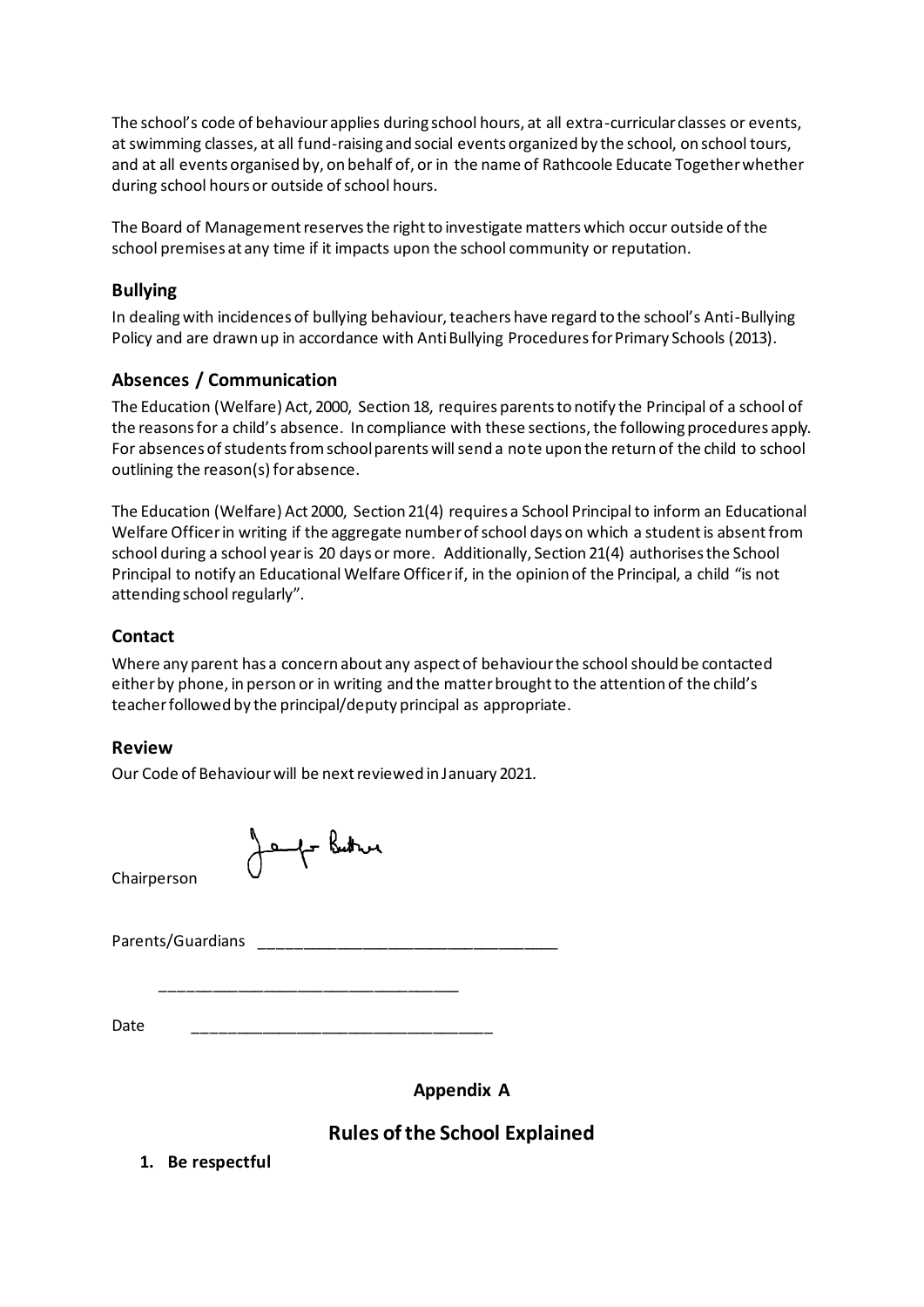#### **This means:**

- That you will be helpful and treat other students and all staff with good manners and respect.
- That you will be gentle and kind, keeping unhelpful hands, feet, objects and comments to yourself.
- That you will be honest.
- That you will call others by their preferred names.
- That bad language, biting, bullying, kicking, punching, spitting is unacceptable behaviour.
- That you will respect the instructions of all the school staff.
- That you will not pick on or bully others.
- That you use the litter bins.
- That you respect school property and the property of other people.
- That you have respect for other cultures, religions and differences.
- That you will not bring mobile phones to school as they are not allowed.

#### **Because:**

- Everyone is entitled to good manners and respect.
- Bullying causes fear, hurt and misery.
- Offensive or abusive language shows disrespect and can cause hurt.
- Keeping the school environment pleasant and litter free is everyone's responsibility.
- You would expect the same respect for your property.
- **•** Everyone has the right to be treated with respect

## **2. Be ready**

## **This means:**

- That you attend school every day unless it is absolutely unavoidable.
- That if you miss school you bring in a note in your journal.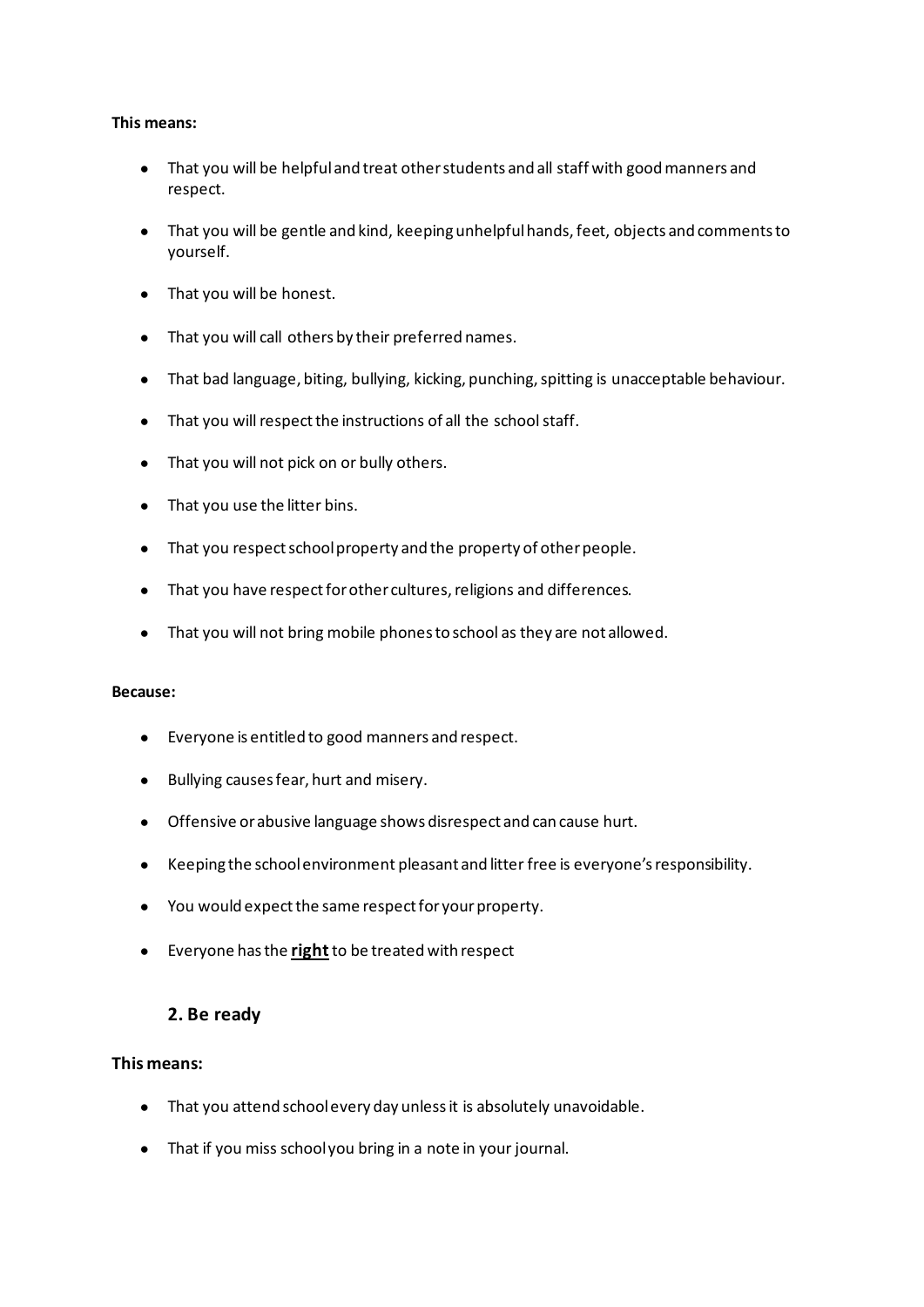- That you behave yourself on your way to and from school.
- That you have the proper stationary, books and copies required for class.
- That you will be careful with library books, your own books, pencils, markers, crayons.

#### **Because:**

- Time missed is hard to make up.
- The school is entitled to an explanation for your absences.
- The school is responsible for you during the day.
- The school expects that all students can come to and go home from school safely.
- It wastes time if you have not got your pens, copies, and books.
- Having items not needed for class causes distraction and wastes time.
- Most of our books are rented and will need to be passed on to another student at the end of the year. If we don't keep our belongings in good condition they won't last for the year.

# **3. Be ready to learn**

#### **This means:**

- That you work to the best of your ability, and allow others to do the same.
- That you listen to your teachers.
- That you do not disturb the class.
- That you sit with the four legs of your chair on the floor at all times.
- That you always have your journal with you.
- That you put your chair up on the desk at the end of the day and help tidy the room.
- That you will put a quiet hand up to speak if the teacher is speaking.

#### **Because:**

- Everybody has a right to learn in a caring, safe and respectful environment.
- The teacher is trying to help you.
- Disturbing the class is unfair to others who wish to learn.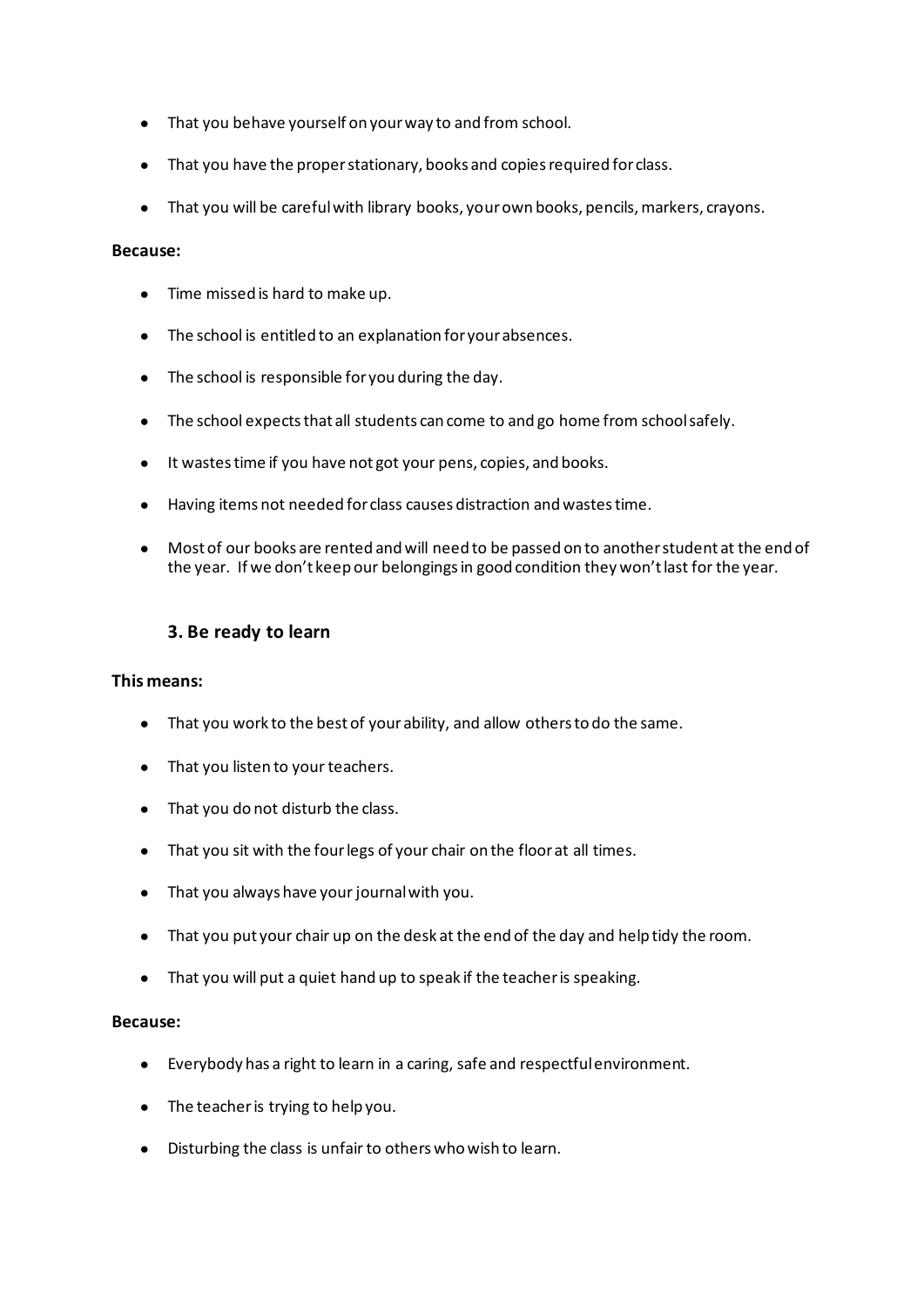- It is dangerous to swing back on the two legs of your chair.
- Your journal helps you remember what you have to do and is a means of communication between school and home.
- It is important to take responsibility for tidying up after ourselves.

# **Appendix B**

# **Examples of Behaviours**

## **Examples of minor misbehaviour include:**

- Continuous talking.
- Fidgeting.
- Inattention.
- Pushing and talking in the line.
- Writing and passing notes.
- Being in wrong yard area.
- Interfering in others games.
- Deliberate delaying while going to class lines on bell.

## **Examples of serious misbehaviours include:**

- All minor misbehaviours when on a persistent basis.
- Behaviour that disrupts the learning of others in class.
- Refusal to do work.
- Telling lies.
- Name calling other students.
- Swearing / bad language to other students.
- Throwing food at other students.
- Rough play.

Examples of very serious misbehaviour include:

- Persistent disruptive behaviour.
- Persistent slagging / name calling.
- Persistent defiance and disrespect.
- Hitting or other aggressive behaviour.
- Throwing objects that could cause injury or harm.
- Racist / bad / inappropriate language deliberately directed at someone.
- Inappropriate harassment and bullying.
- Angry / aggressive play.
- Fighting.
- Deliberately spitting at another child .
- Leaving the school without permission.
- Verbal Abuse towards staff.
- Destruction of property.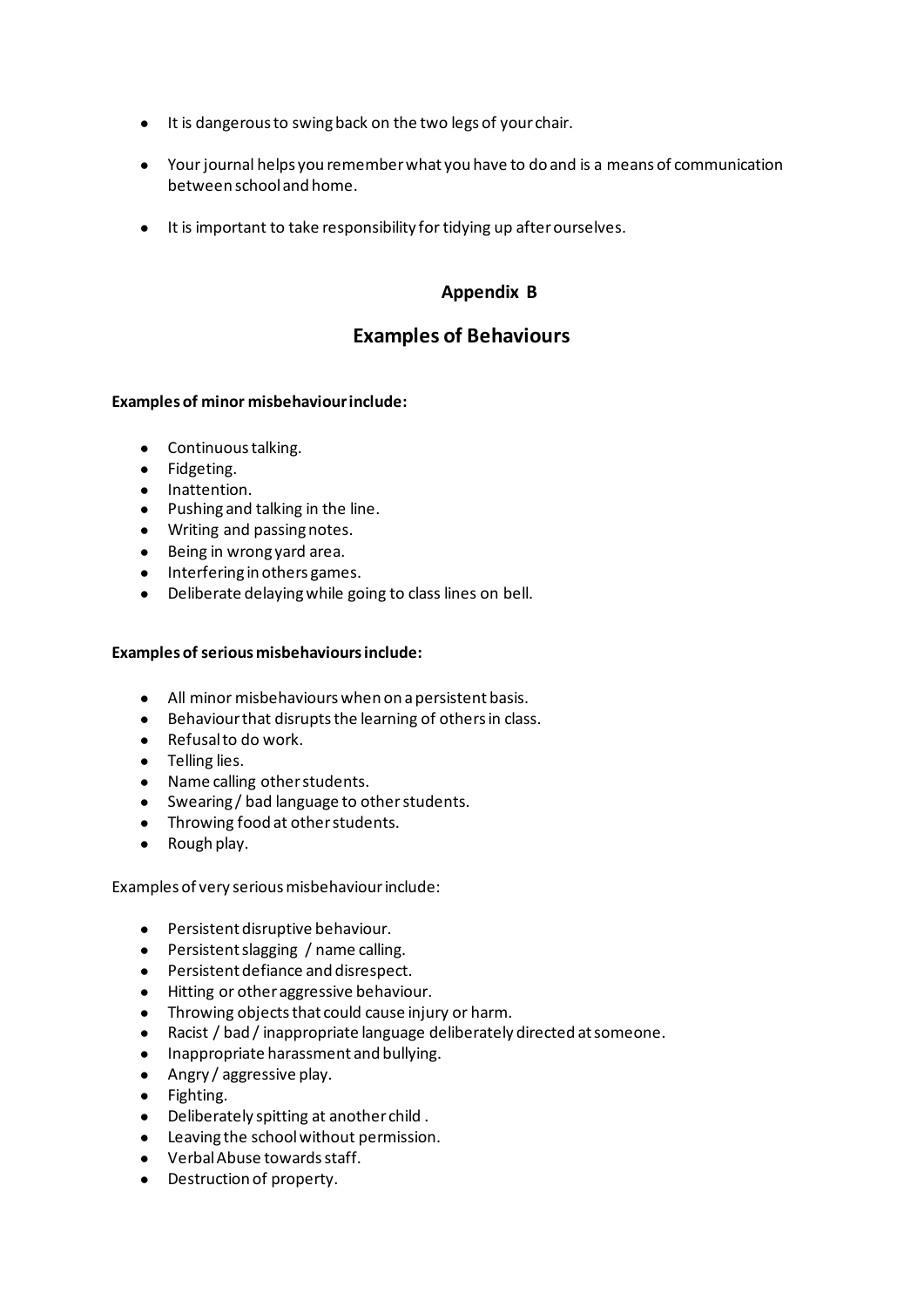# **Appendix C**

# **Procedures for Suspension**

Suspension is defined as a temporary, complete exclusion from school and activities.

The Board of Management has the authority to suspend a student. The authority to suspend a student for up to 4 consecutive school days has been delegated by the Board of Management in writing to the principal. The Principal is accountable to the BOM for the use of that authority.

*A single incident of serious misconduct is grounds for immediate suspension.*

## **Suspension**

The Principal has been authorised in writing to impose an automatic suspension. The following behaviours will result in immediate suspension:

- Verbal abuse or threat of a staff member (1 day suspension).
- Initiating a physical fight (2 day suspension).
- Participating in a physical fight (1 day suspension).
- Persistent Insubordination i.e. refusing to follow the instructions of a staff member repeatedly during the school day (1 day suspension).
- Gross Insubordination i.e. refusing to follow the instructions of a staff member during an incident of violence or aggression (2 day suspension).
- Absconding (3 day suspension) for first incidence.
- Physical violence to a staff member (5 day suspension).

Other serious misbehaviours may warrant an immediate suspension if they put the health and safety of students or staff at risk.

When a assessment of the facts confirms serious misbehaviour that warrants suspension, the Principal will:

- Remove the student from the class.
- Inform the student of the suspension.
- Inform the parents of the suspension and need to collect the student from school.
- Arrange for a meeting with the parents on arrival to outline the behaviour and suspension.

## **Period of Suspension**

A student will not be suspended for more than 4 days, except in exceptional circumstances where the principal recommends to the board of management that a period of suspension longer than 4 days is needed to achieve a particular objective.

The Board of Management considers the following circumstances are ones where the principal would consider recommending more than 4 days as an appropriate suspension. Any one of the following on its own may be considered appropriate to warrant a recommendation of a longer suspension:

● when the student fails to recognise or acknowledge the seriousness of the events leading to a proposed suspension.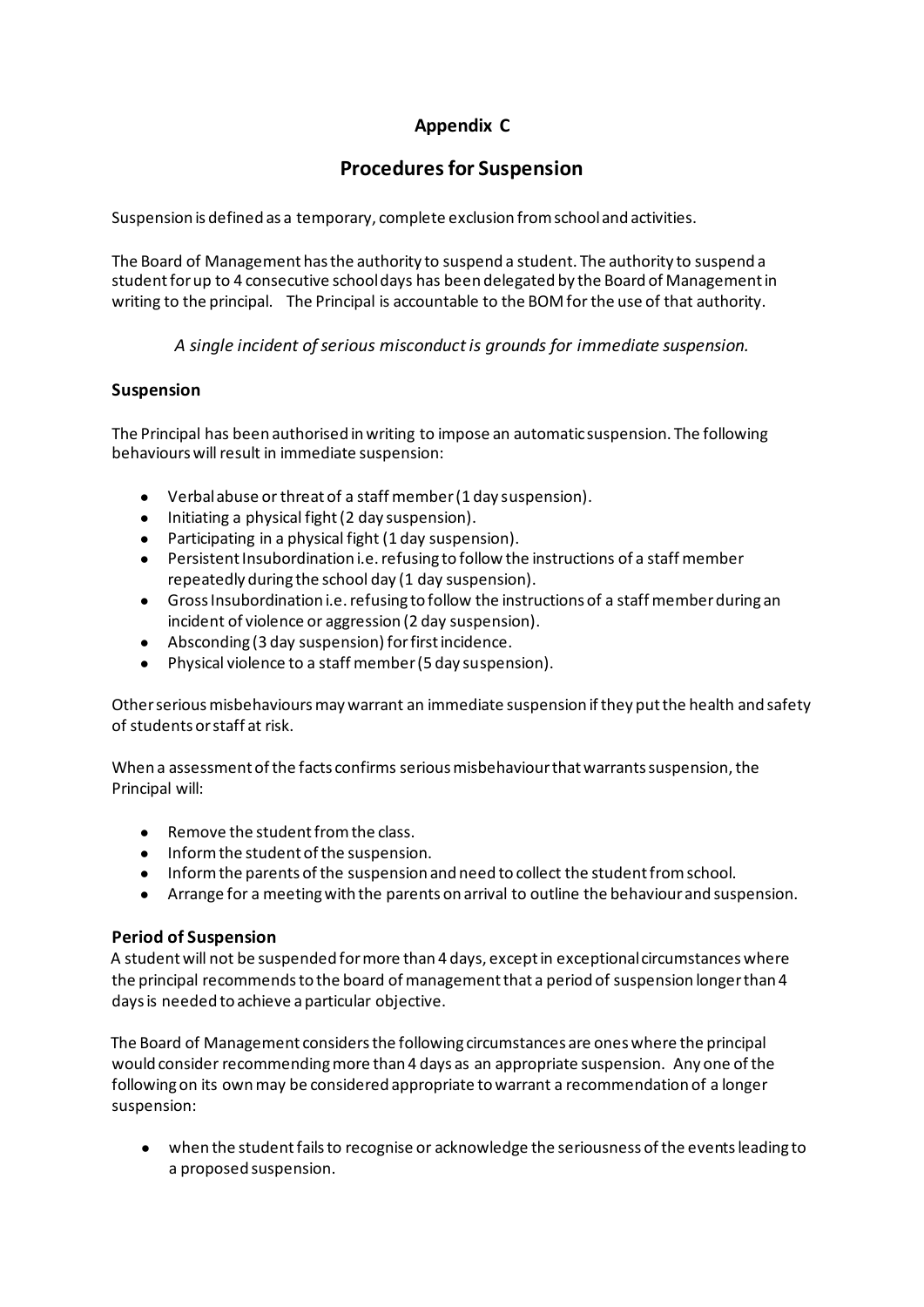- where injury has been inflicted on another person to such a degree of severity as to warrant medical attention and/or a visit to a doctor.
- where the student continues to display belligerence, hostility or aggression.

If a suspension longer than 4 days is being recommended by the principal the matter will be referred to the Board of Management for consideration and approval, giving the circumstances and the expected outcomes.

The Board of Management has authorised the principal in writing, with the approval of the Chairman of the Board of Management, to impose a suspension of up to 5 days in circumstances where a meeting of the board of management cannot be convened in a timely fashion, subject to the guidance already provided to the principal concerning such suspensions.

The Board of Management will formally review any proposal to suspend a student, where the suspension would bring the number of days for which a student has been suspended in the current school year to 20 days or more.

## **Appeals**

The Board of Management will offer an opportunity to appeal a principal's decision to suspend a student for 3 or more days. If an appeal is to be considered before a suspension is to take place, then the student will be removed from class until the appeal is complete and the appeal de cision is relayed to parents.

If the appeal against the decision to suspend is not upheld or if the period of suspension is altered but not set aside, then the suspension will begin as soon as practicable after the decision on the appeal is relayed to parents, normally starting the next school day.

## **Section 29 Appeal**

Where the total number of days for which a student has been suspended in the current school year reaches 20 days, the parents may appeal the suspension under section 29 of the *Education Act 1998* as amended by the *Education (Miscellaneous Provisions) Act 2007.*

Parents will be notified of this right at the time when they are being formally notified of such a suspension. Information on how to appeal will also be provided.

## **Suspension as part of a Behaviour Management Plan**

Suspension if implemented will be part of an agreed plan to address a students' behaviour . The suspension should:

- enable the school to set behavioural goals for the student and their parents
- give school staff an opportunity to plan other interventions
- impress on a student and their parents the seriousness of the behaviour

## **Removing a Suspension**

A suspension may be removed or altered either immediately or retrospectively if the Board of Management decides, or, if the Secretary General of the Department of Education and Science directs it to be removed under Section 29 of the *Education Act 1998* as amended by the *Education (Miscellaneous Provisions) Act 2007*

## **Reintegrating the student**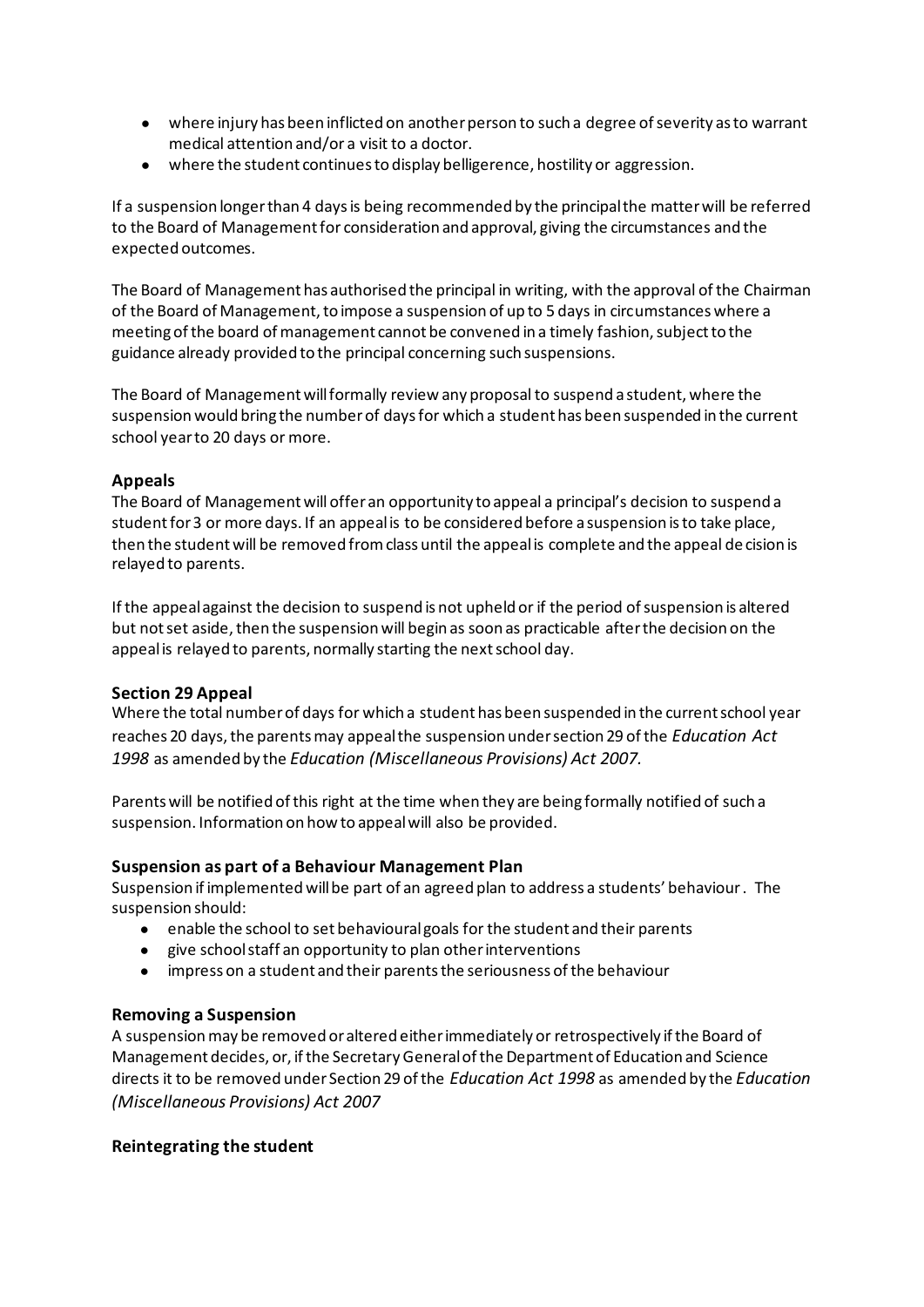Parents will meet members of the behaviour committee for a re-entry meeting. The principal will arrange for a member of staff to provide support for the student during the reintegration process. The student will be given the opportunity and support for a fresh start. The school will then expect the same behaviour of this student as of all other students.

## **Recording and Reporting**

A record of the behaviour and sanction imposed will be kept which will include:

- The incident report.
- The notes from the meeting with the parents and student.
- The duration of the suspension and any conditions attached to the suspension.

#### **Report to the Board of Management**

The principal, if acting on the written delegated authority to suspend, will report all suspensions to the Board of Management.

#### **Report to NEWB**

The principal will report suspensions of 6 or more cumulative days in a year to the National Educational Welfare Board (NEWB) in accordance with NEWB reporting guidelines (*Education (Welfare) Act 2000*, *section 21(4)(a)*)

#### **Review of the use of Suspension**

The Board of Management will review the use of suspension in the school at regular intervals to ensure that its use is consistent with school policies and to ensure that use of suspension is appropriate and effective.

**Appendix D**

## **Expulsion Procedures**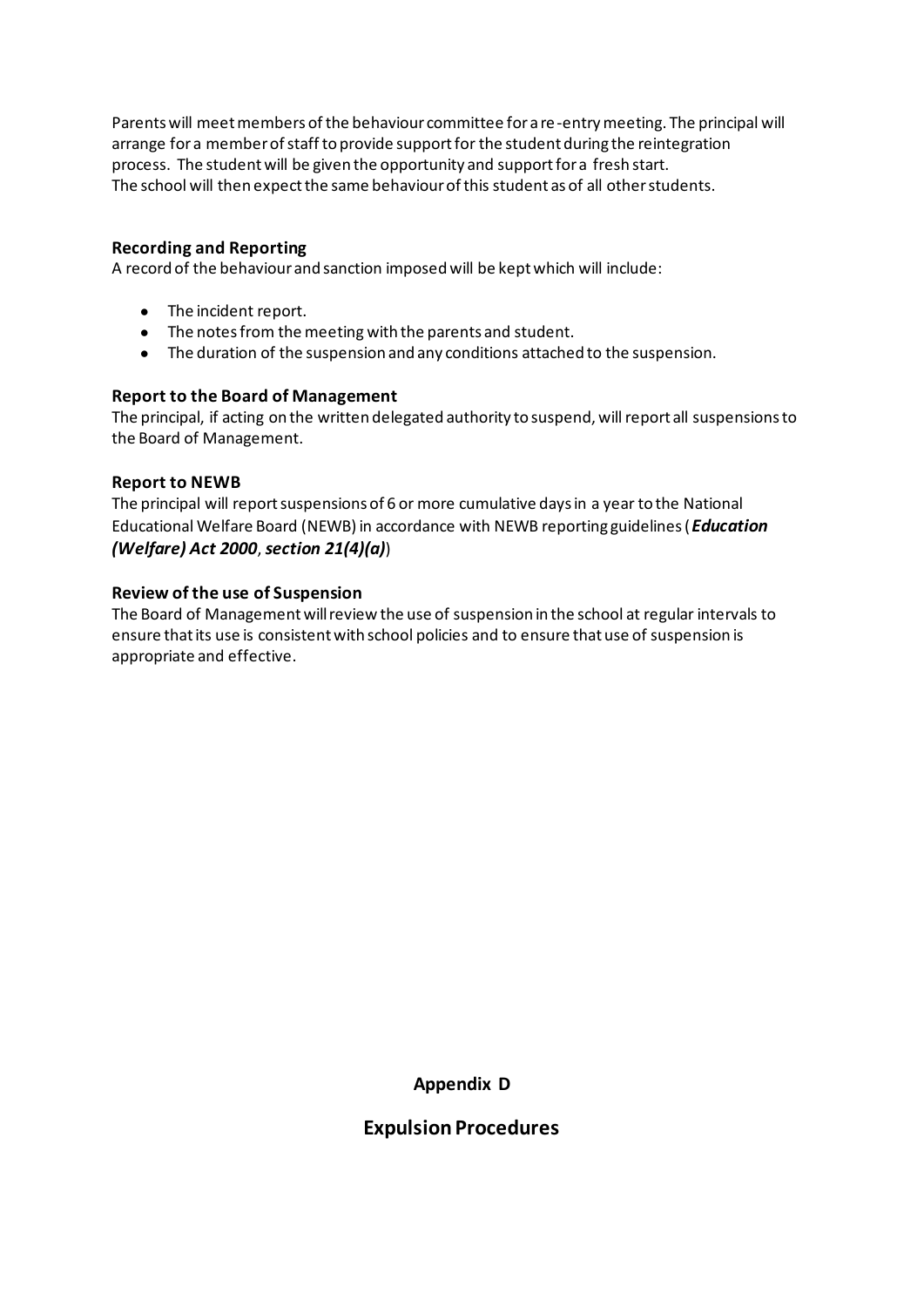Expulsion is defined as the removal or banning of a student from a school due to persistent violation of that school's rules, or in extreme cases, for a single offense of marked severity.

The Board of Management has the authority to expel a student. This authority is a reserved function of the Board of Management and is not delegated to the Principal.

Before expelling a student, the school will have taken significant steps to address the misbehaviour and to avoid expulsion of a student including, as appropriate:

- 1. Meeting with parents and the student to try to find ways of helping the student to change their behaviour.
- 2. Making sure that the student understands the possible consequences of the behaviour, if it should persist.
- 3. Ensuring that all other possible options have been tried.
- 4. Seeking the assistance of support agencies, if appropriate

A proposal by the Board of Management to expel a student requires serious grounds, such that:

- 1. The student's behaviour is a persistent cause of significant disruption to the learning of others or to the teaching process.
- 2. The student's continued presence in the school constitutes a real and significant threat to safety.
- 3. The student is responsible for serious damage to property
- 4. While the grounds for expulsion may be similar to those of suspension, where expulsion is considered, the school authorities are satisfied that they have tried a series of other interventions and are satisfied that they have exhausted all possibilities for changing the students behaviour.

#### **Expulsion for a First offence**

The Board of Management reserves the right to expel students for a first offence for the following behaviours:

- 1. A serious threat of violence against another student or member of staff.
- 2. Actual violence or physical assault.
- 3. The supply of illegal drugs to other students in the school.
- 4. Sexual assault.

#### **Expulsion**

Where a preliminary assessment of the facts confirms serious misbehaviour that could warrant expulsion, the following procedural steps will apply:

- 1. A detailed investigation carried out under the direction of the Principal.
- 2. A recommendation to the Board of Management by the Principal.
- 3. Consideration by the Board of Management of the Principal's recommendation and the holding of a hearing.
- 4. Board of Management deliberations and actions following the hearing
- 5. Consultations arranged by an Education Welfare Officer of the National Educational Welfare Board
- 6. Confirmation of the decision to expel.

#### **Step 1: A detailed investigation carried out under the direction of the Principal**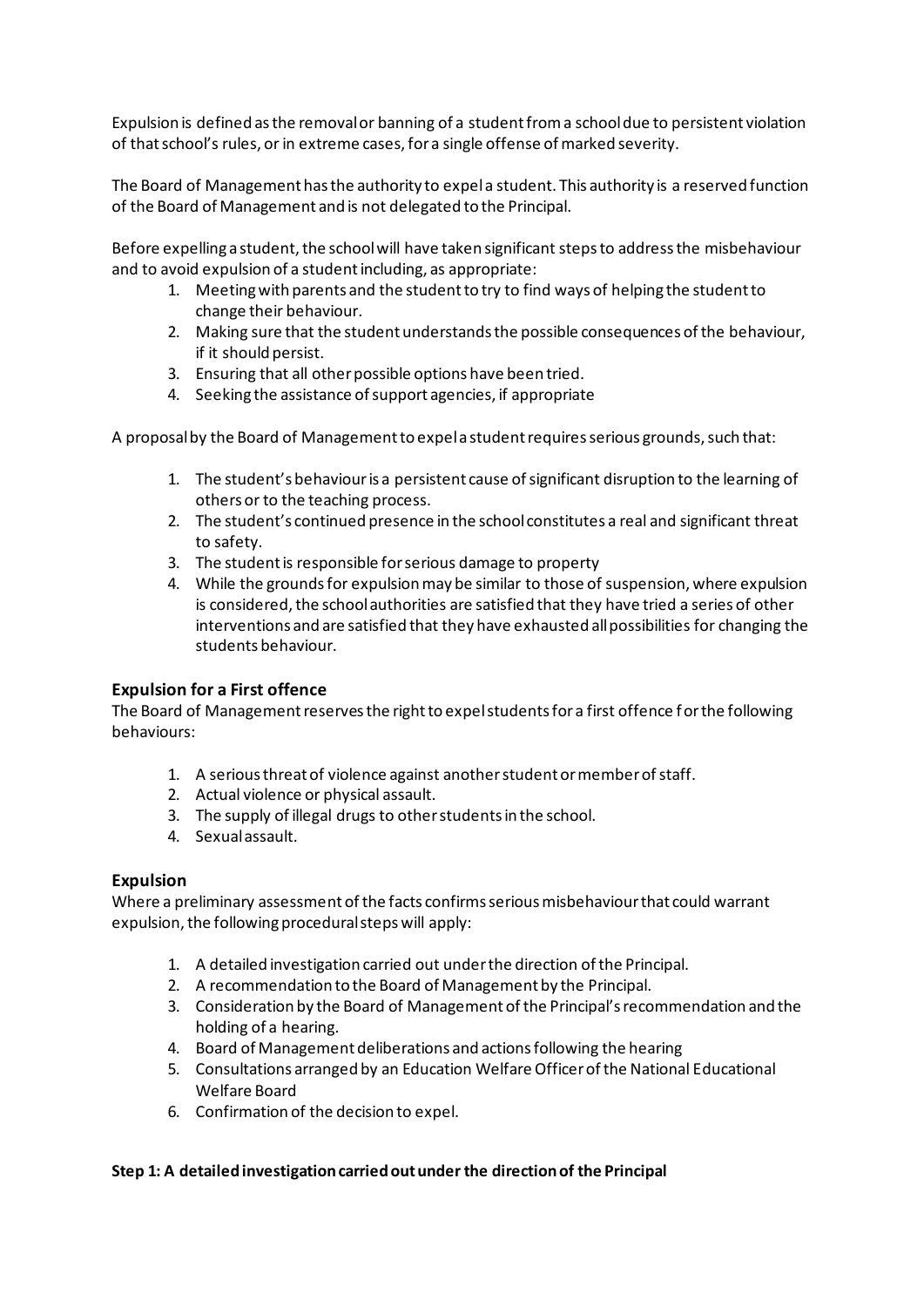In investigating an allegation the principal will:

- Inform the student and parents about the details of the alleged misbehaviour, how it will be investigated and that it could lead to expulsion.
- Give the parents and student every opportunity to respond to the complaint before a decision is made and a sanction imposed.

Parents will be informed in writing of the alleged misbehaviour and the proposed investigation in order to have a permanent record of having let them know.

## **Step 2: A recommendation to the board by the Principal**

Where the principal forms the view, based on the investigation that expulsion may be warranted, the principal makes a recommendation to the Board of management to consider expulsion. The principal will

- inform the parents and the student that the Board of Management is being asked to consider expulsion
- ensure that parents have records of: the allegations against the student; the investigation; and written notice of the grounds on which the Board of Management is being asked to consider expulsion
- provide the Board of Management with the same comprehensive records as are given to parents
- notify the parents of the date of the hearing by the Board of Management and invite them to that hearing
- advise the parents that they can make a written and oral submission to the Board of Management
- ensure that parents have enough notice to allow them to prepare for the hearing.

## **Step 3: Consideration by the Board and the holding of a hearing**

The Board will review the initial investigation and satisfy itself that the investigation was properly conducted in line with fair procedures. It will ensure that no party who has had any involvement with the circumstances of the case is part of the Board's deliberations.

Where a Board of Management decides to consider expelling a student, it will hold a hearing.

At the hearing:

- The Principal and the parents will put their case to the Board in each other's presence.
- Each party will be allowed to question the evidence of the other party directly.
- The meeting may also be an opportunity for parents to make their case for lessening the sanction.
- Parents may wish to be accompanied at hearings and the Board will facilitate this.
- After both sides have been heard, the Board will ensure that the Principal and parents are not present for the Board's deliberations.

## **Step 4: Board of Management deliberations and actions following the hearing**

Where the Board of Management, having considered all the facts of the case, is of the opinion that the student should be expelled, the Board will notify the Educational Welfare Officer in writing of its opinion, and the reasons for this opinion. (Education (Welfare) Act 2000, s24(1)).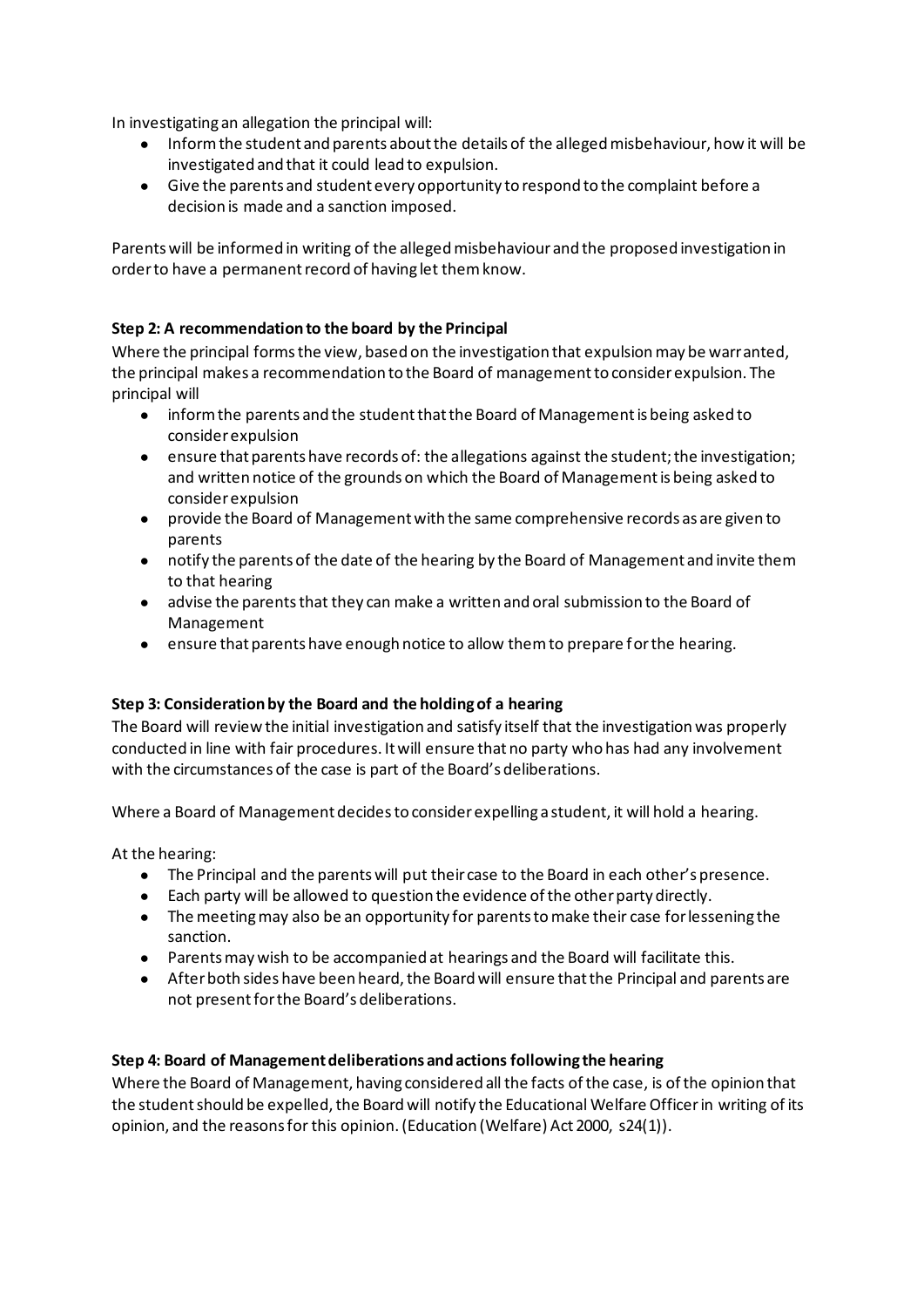The student will not be expelled before the passage of twenty school days from the date on which the EWO receives this written notification (Education (Welfare) Act 2000, s24(1)).

The Board will inform the parents in writing about its conclusions and the next steps in the process. Where expulsion is proposed, the parents will be told that the Board of Management will now inform the Educational Welfare Officer.

## **Step 5: Consultations arranged by the Educational Welfare Officer**

To ensure that arrangements are made for the student to continue in education the Educational Welfare Officer will:

- make all reasonable efforts to hold individual consultations with the Principal, the parents and the student, and anyone else who may be of assistance.
- convene a meeting of those parties who agree to attend (Education (Welfare) Act 2000, section 24).

Pending these consultations, the Board of Management may take steps to ensure that good order is maintained and that the safety of students is secured (Education (Welfare) Act 2000, s24(5)).

The Board may consider it appropriate to suspend a student during this time. Suspension will be considered where there is a likelihood that the continued presence of the student during this time will seriously disrupt the learning of others, or represent a threat to the safety of other students or staff.

## **Step 6: Confirmation of the decision to expel**

Where the twenty-day period following notification to the Educational Welfare Officer has elapsed, and where the Board of Management remains of the view that the student should be expelled, the Board of Management will formally confirm the decision to expel (this task might be delegated to the Chairperson and the Principal).

Parents will be notified immediately that the expulsion will now proceed. Parents and the student will be told about the right to appeal and supplied with the standard form on which to lodge an appeal. A formal record will be made of the decision to expel the student.

#### **Review of use of expulsion**

The Board of Management will review the use of expulsion in the school at regular intervals to ensure that its use is consistent with school policies and to ensure that expulsion is used appropriately.

#### **Promoting Positive Behaviour during Covid 19**

- We will operate our usual positive behaviour policy but please be aware some of our usual provisions and strategies will not be possible.
- Children cannot be moved to a different seating pod nor sent to another classroom.
- Numbers of children in support rooms will also be limited due to distancing.
- Each class team will need to work on strategies for the particular children in their care following the guidelines as far as possible but also taking consideration of the wellbeing of the child.